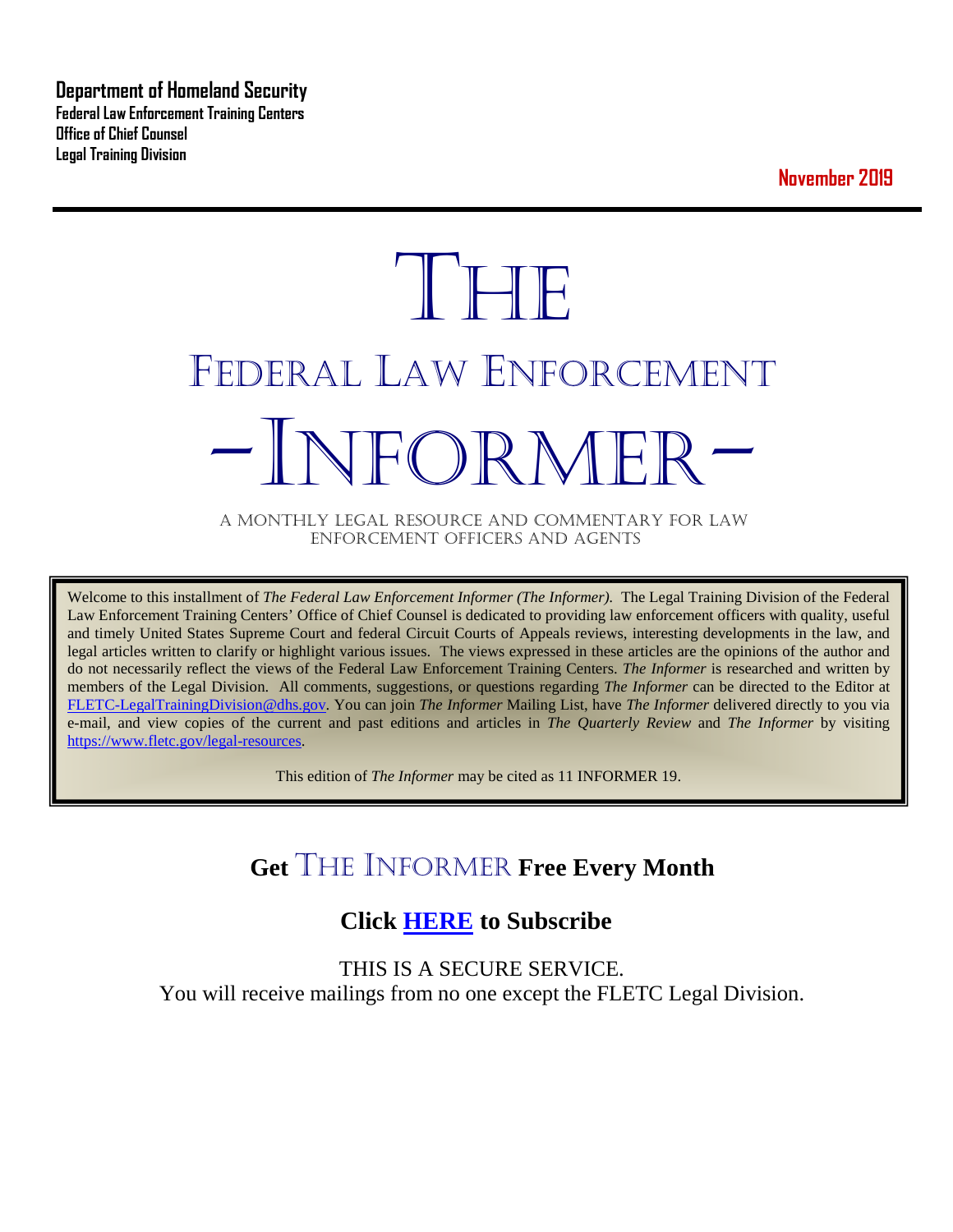# **The Informer – November 2019**

### **Case Summaries**

#### **[Circuit Courts of Appeals](#page-3-0)**

#### **[Seventh Circuit](#page-3-1)**

| <b>United States v. Holly:</b> Whether the defendant's encounter with a police officer was                                                                                                   |
|----------------------------------------------------------------------------------------------------------------------------------------------------------------------------------------------|
| United States v. Haldorson: Whether officers had probable cause to arrest the defendant<br>and whether the warrantless search of the defendant's bedroom was justified by exigent            |
| <b>Ninth Circuit</b>                                                                                                                                                                         |
| <b>United States v. Norris:</b> Whether the defendant had a reasonable expectation of privacy<br>in a wireless signal transmitted outside his residence, used to gain access to the internet |
| <b>Tenth Circuit</b>                                                                                                                                                                         |
| <b>Lech v. Jackson:</b> Whether the plaintiffs were entitled to compensation from the city<br>under the Fifth Amendment's Takings Clause after police officers destroyed the plaintiffs'     |
| <b>Eleventh Circuit</b>                                                                                                                                                                      |
| <b>United States v. Bishop:</b> Whether a police officer established reasonable suspicion to                                                                                                 |
| <b>United States v. Ochoa:</b> Whether the defendant's statements were admissible under the<br>public safety exception to Miranda and whether the defendant validly invoked his right        |
| United States v. Ross: Whether the officers' initial warrantless entry into the defendant's<br>motel room was reasonable and whether the defendant retained a reasonable expectation of      |
|                                                                                                                                                                                              |

# **FLETC Office of Chief Counsel Podcast Series**

**Fundamentals of the Fourth Amendment – A 15-part podcast series that covers the following Fourth Amendment topics:** 

A Flash History of the Fourth Amendment What is a Fourth Amendment Search? What is a Fourth Amendment Seizure? Fourth Amendment Levels of Suspicion Stops and Arrests Plain View Seizures Mobile Conveyance (Part 1 and Part 2)

Exigent Circumstances Frisks Searches Incident to Arrest (SIA) Consent (Part 1 and Part 2) Inventories Inspection Authorities

# **Click Here: <https://leolaw.podbean.com/>**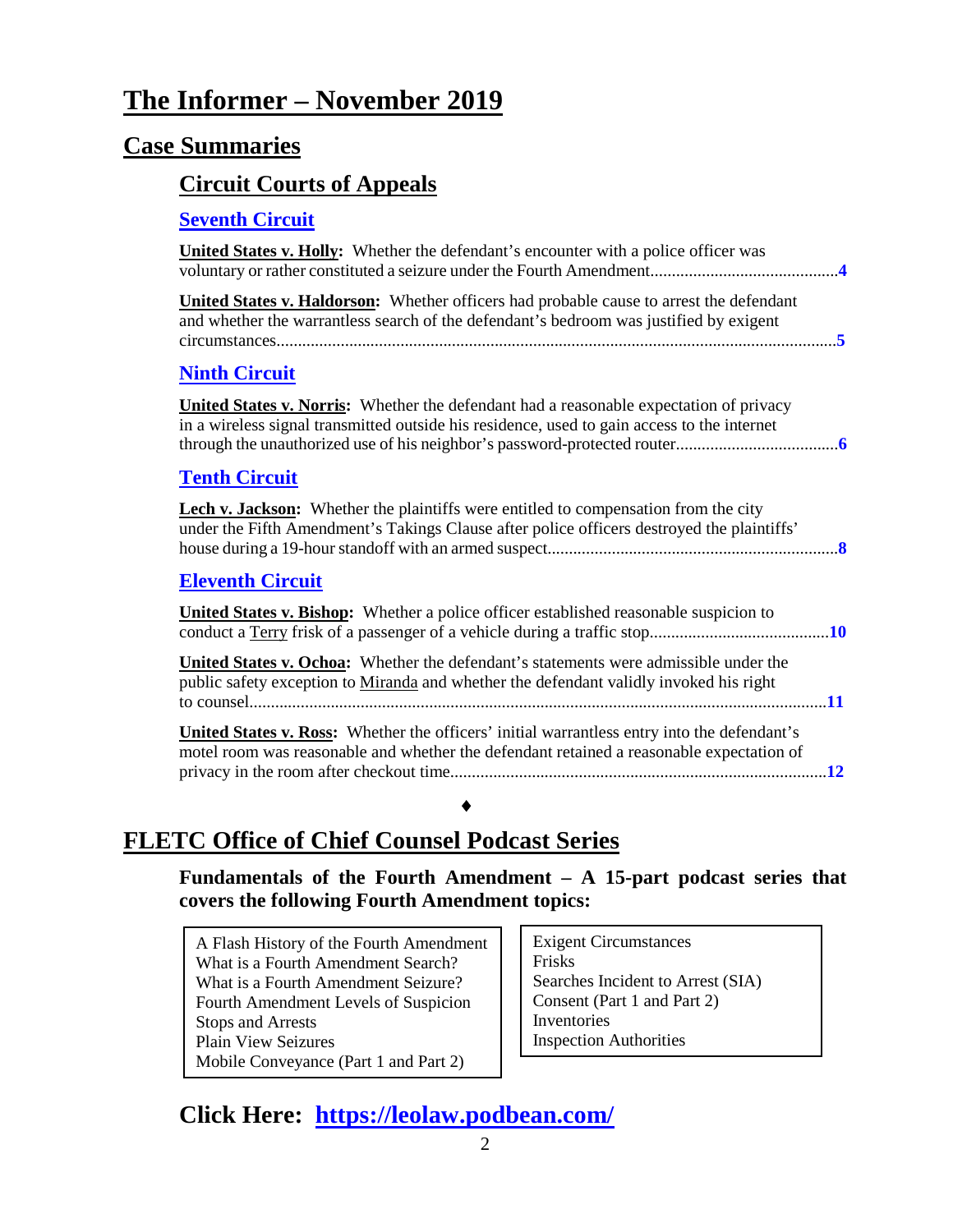## **FLETC Informer Webinar Schedule**

#### **1. Warrantless Vehicle Searches and the Fourth Amendment (1-hour)**

Presented by Mary M. Mara, Attorney-Advisor/Senior Instructor, Federal Law Enforcement Training Centers, Artesia, New Mexico.

When may law enforcement officers search a vehicle without a warrant in accordance with the Fourth Amendment? Where can they look and what are they authorized to look for? This webinar will examine each of these critical questions with respect to Terry frisks, searches incident to arrest, warrantless vehicle searches according to Carroll v. United States, consent searches, and inventory searches of vehicles.

#### **Wednesday, December 4, 2019: 3 p.m. Eastern / 2 p.m. Central / 1 p.m. Mountain / 12 p.m. Pacific**

**To participate in this webinar: <https://share.dhs.gov/artesia>**

#### ♦

#### **2. Right of Free Speech for Government Employees (1-hour)**

Presented by Henry W. McGowen, Attorney-Advisor/Senior Instructor, Federal Law Enforcement Training Centers, Artesia, New Mexico.

We all know that the U.S. Constitution guarantees the right of free speech. But what about those who work for the government? Do they enjoy the same rights as everyone else? In particular, what about law enforcement officers – are there valid limits to what an officer can say on duty? What about off duty? And what about comments, photographs, videos on social media? Are law enforcement officers free to criticize the government, some parts of the government, and/or their employer? Tune in to this webinar as we look at these important First Amendment issues for law enforcement.

#### **Tuesday, December 17, 2019: 3:00 p.m. Eastern / 2:00 p.m. Central / 1:00 p.m. Mountain / 12 p.m. Pacific**

**To participate in this webinar: <https://share.dhs.gov/artesia>**

#### ♦

#### **To Participate in a FLETC Informer Webinar**

- **1.** Click on the link to access the Homeland Security Information Network (HSIN).
- **2.** If you have a HSIN account, enter with your login and password information.
- **3.** If you do not have a HSIN account, click on the button next to "Enter as a Guest."
- **4.** Enter your name and click the "Enter" button.
- **5.** You will now be in the meeting room and will be able to participate in the event.
- **6.** Even though meeting rooms may be accessed before an event, there may be times when a meeting room is closed while an instructor is setting up the room.
- **7. If you experience any technical issues / difficulties during the login process, please call our audio bridge line at (877) 446-3914 and enter participant passcode 232080 when prompted.**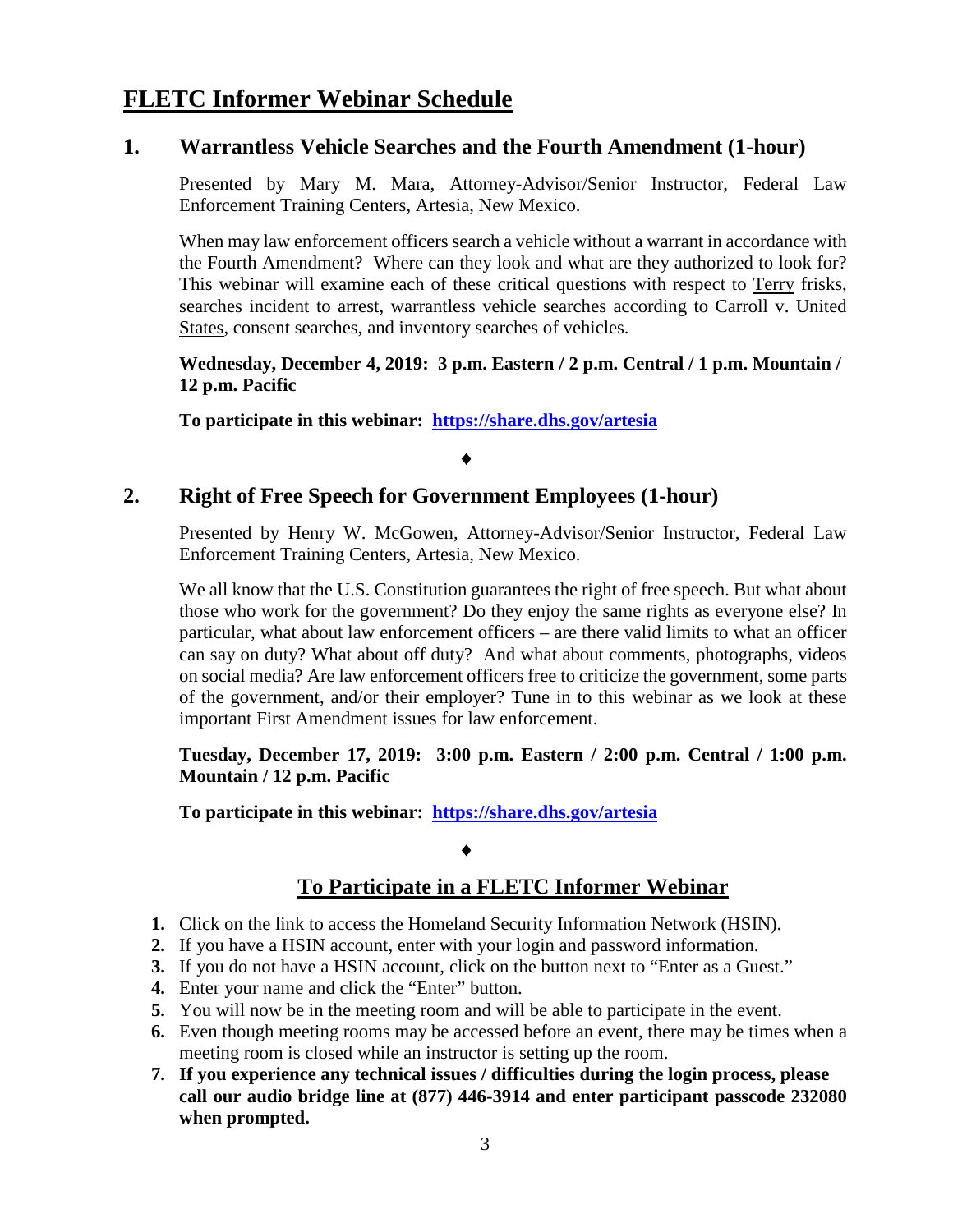# CASE SUMMARIES

# Circuit Courts of Appeal

# <span id="page-3-1"></span><span id="page-3-0"></span>**Seventh Circuit**

#### <span id="page-3-2"></span>**United States v. Holly, 940 F.3d 995 (7th Cir. 2019)**

Two uniformed Chicago Police Department (CPD) officers were patrolling a housing complex on the city's south side when the officers saw David Holly walking on a sidewalk toward their police car. As Holly neared the car, he formed a surprised and anxious look and then turned sharply and walked in another direction. The officers lost sight of Holly after he went behind a building. At this point, one of the officers exited the patrol car and jogged after Holly. The officer located Holly standing outside an apartment door ringing the doorbell. The officer identified himself as police and asked Holly, "Do you have drugs or a gun?" In response, Holly told the officer that he had a gun in his pocket. The officer seized the gun and arrested Holly.

The government indicted Holly for being a felon in possession of a firearm. Holly filed a motion to suppress the gun. Holly claimed that he never saw the police car before being stopped and handcuffed. Holly also claimed that when the officer approached him outside the apartment, the officer had his gun drawn and ordered Holly to raise his hands. As a result, Holly argued that when the officer approached him outside the apartment, the officer unlawfully seized him under the Fourth Amendment.

The court disagreed. First, the court credited the officers' testimony over Holly's testimony concerning the encounter. The court found that Holly's testimony was implausible noting that Holly was a four-time convicted felon, had an incentive to lie to escape punishment, and in the course of the proceedings, offered three inconsistent explanations for why he had a gun.

Next, the court held that the officer's initial encounter with Holly was consensual. The court noted that not every police encounter implicates the Fourth Amendment. A Fourth Amendment seizure occurs when a reasonable person would not feel free to leave. On the other hand, a consensual encounter takes place if a reasonable person would feel free to ignore the police and go about his business. In addition, the court recognized that "it is well established that a seizure does not occur merely because a police officer approaches an individual and asks him or her questions."

In this case, the court held that Holly's encounter with the police was voluntary because the officer: was alone when he jogged after Holly; nor did he draw his firearm, touch Holly, or order Holly to put his hands up. Instead, the officer promptly asked Holly if he had drugs or a gun and Holly immediately answered him. Given these circumstances, the court held that a reasonable person in Holly's position would have felt free to disregard the officer and leave.

Holly also argued that the indictment should have been dismissed, arguing that an officer's failure to preserve video footage of his arrest from a nearby Chicago Housing Authority (CHA) camera violated his right to due process.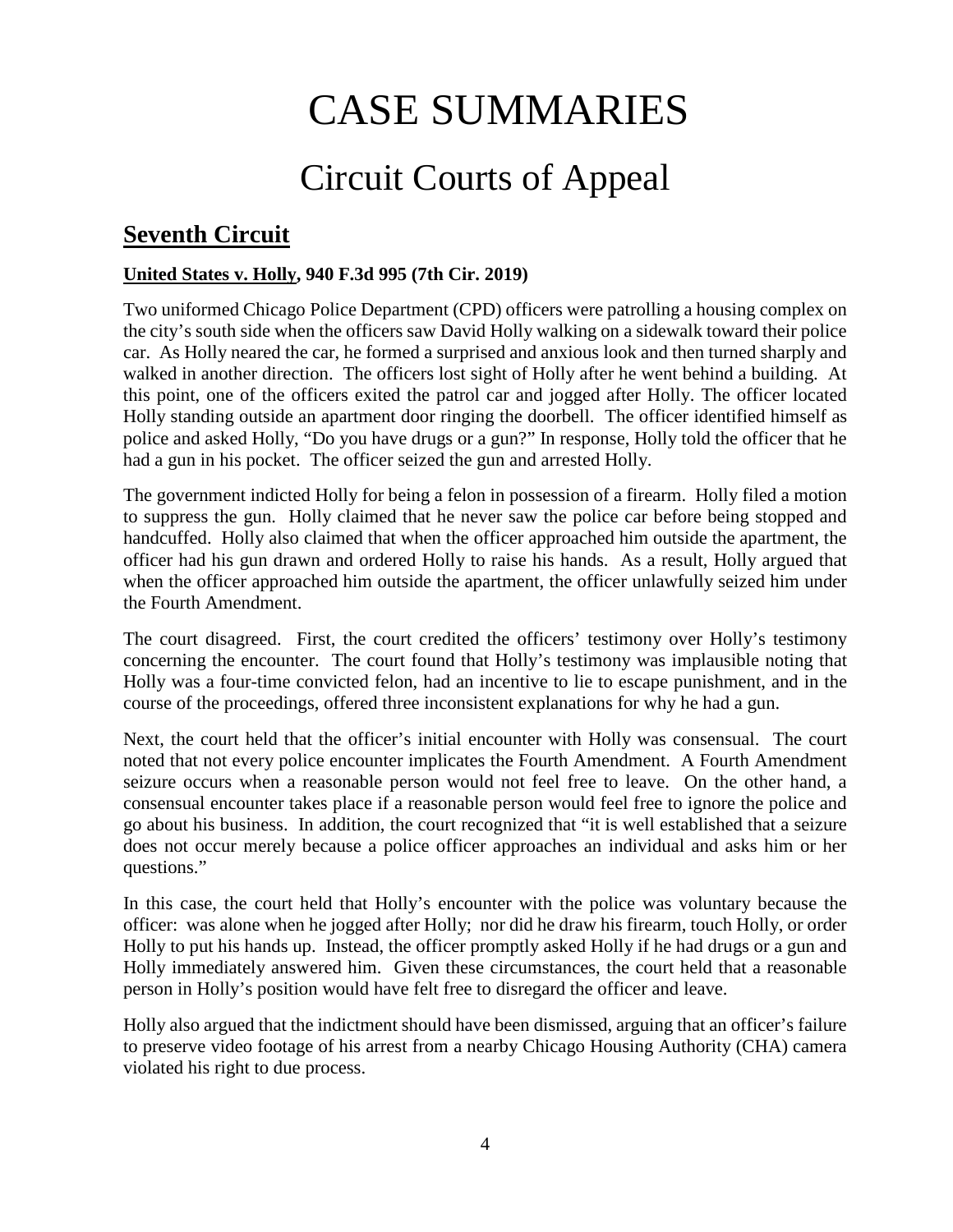Again, the court disagreed. After Holly's arrest, an officer following CPD policy left a voicemail requesting the video from the CHA. However, the officer did not know that the individual he contacted was on military leave and the video was not saved. While the officer's failure to followup with the CHA may have been negligent, the court held that it did not rise to the level of a violation of Holly's right to due process. The court concluded by commenting "that CPD would do well to revisit its preservation protocol – all to protect the interests of CPD itself, citizens, and those like Holly who find themselves charged with crime."

For the court's opinion: [https://cases.justia.com/federal/appellate-courts/ca7/19-1216/19-1216-](https://cases.justia.com/federal/appellate-courts/ca7/19-1216/19-1216-2019-10-18.pdf?ts=1571414416) [2019-10-18.pdf?ts=1571414416](https://cases.justia.com/federal/appellate-courts/ca7/19-1216/19-1216-2019-10-18.pdf?ts=1571414416)

\*\*\*\*\*

#### <span id="page-4-0"></span>**United States v. Haldorson, 941 F.3d 284 (7th Cir. 2019)**

On June 1, 2015, a confidential informant (CI) made a controlled purchase of cocaine from Michael Haldorson in the parking lot of a shopping center. After the purchase, a police surveillance team followed Haldorson's vehicle for a short distance but lost him when they were stopped at a red light. Regardless, the surveillance team had not planned to arrest Haldorson that day. The CI attempted to set up another controlled buy on June 2nd and June 5th but was unsuccessful.

One June 23, 2015, the CI contacted Haldorson and arranged to purchase drugs from him again. This time the officers planned to stop Haldorson on the way to the deal and arrest him for the sale of the cocaine to the CI on June 1. When officers spotted Haldorson's vehicle, they conducted a traffic stop, arrested Haldorson, and searched the vehicle. Inside Haldorson's vehicle, officers found a variety of illegal drugs, fireworks, and several pipe bombs.

After finding the pipe bombs, the officers were concerned that Haldorson might have additional explosive materials at his residence. When officers asked Haldorson for his current address, he initially stated that he was homeless but eventually told the officers that he lived with his parents. Officers were skeptical of Haldorson's claim, as their investigation had revealed that Haldorson lived in a different area of town with a woman whom he was dating. When asked if there were any additional explosives at his parents' home, Haldorson responded: "there could be."

The officers went to Haldorson's parents' home at approximately 2:45 a.m. on June 24 2015. Haldorson's parents gave the officers consent to search Haldorson's room, which revealed drugrelated items but no explosives. Haldorson's father told the officers that his son did not live in the residence but that he lived in a downtown apartment.

At approximately 4:00 a.m., officers located Haldorson's apartment and knocked on the door. A woman answered the door and told the officers that Haldorson lived there. The woman gave the officers consent to search the common areas of the apartment. While inside, the officers discovered that Haldorson had a separate bedroom, which was locked. The officers used Haldorson's keys, taken during his arrest, opened his bedroom door, and searched for explosives. Inside Haldorson's bedroom, the officers seized additional explosives. Afterward, the officers obtained a warrant to search the apartment and seized drug-related items and two laptop computers.

After Haldorson was indicted on a variety of federal charges, he filed a motion to suppress the drugs and explosives seized during the search of his vehicle after his arrest. Haldorson argued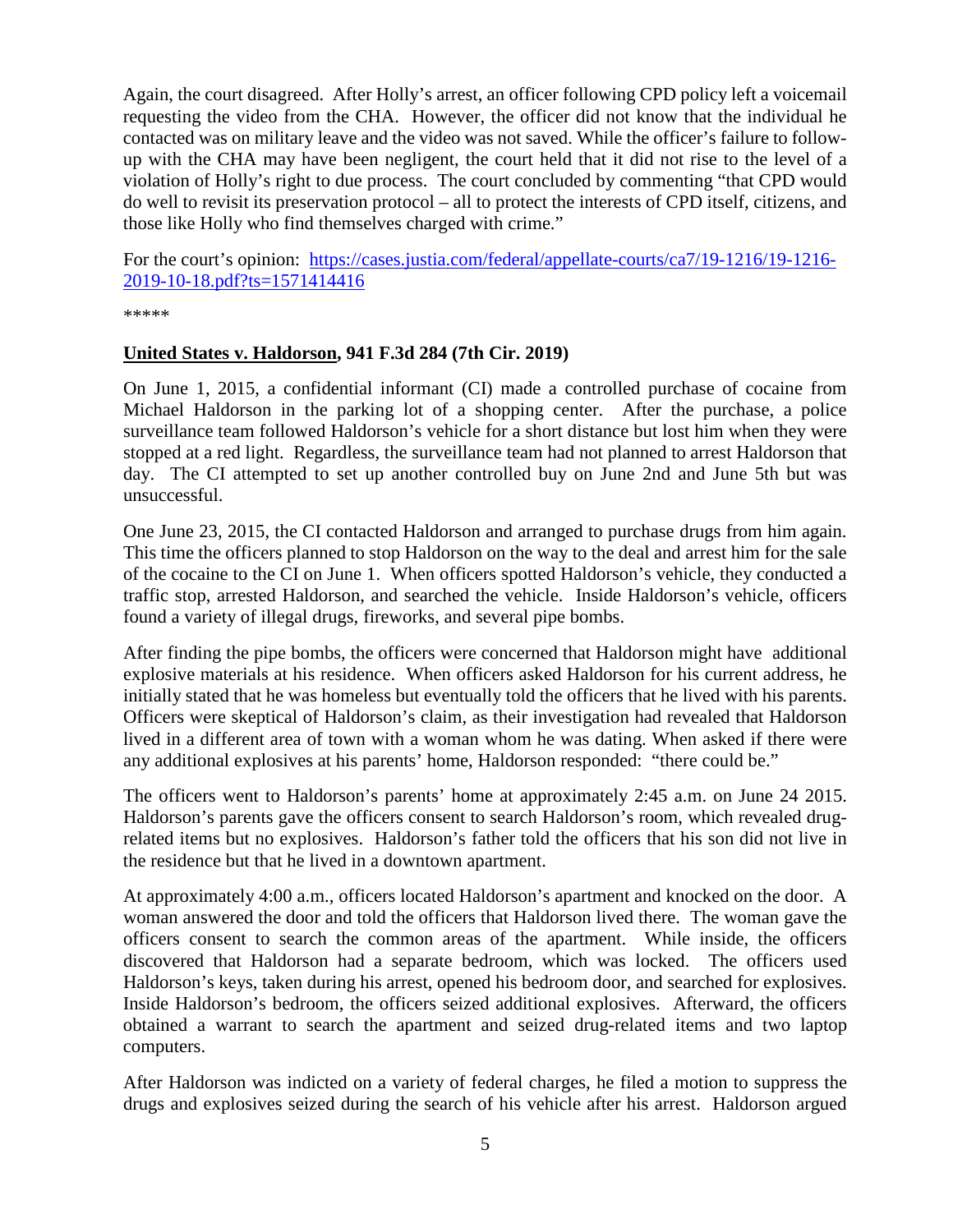that the information from the controlled buy on June 1, 2015 was too stale on June 23, 2015 to support probable cause for an arrest.

The court disagreed. First, the court noted, it is "well-established" that there is no requirement that officers arrest a suspect at "the moment probable cause is established." Next, the court found that the passage of time does not automatically dissipate the probable cause for an arrest, a position supported in cases decided by the First, Fifth, Sixth, and Tenth Circuit Courts of Appeal. The court added that the concept of staleness is generally more relevant in applications for search warrants because, unlike arrests, the focus is on whether evidence of a crime will be found in a particular place and often involve a search for perishable or transportable objects, like drugs or guns. The court recognized there could be circumstances in which the subsequent investigation uncovers new facts or evidence that disproves or discredits the original information that established probable cause. However, in this case, the court held that the information provided by the CI and the June 1st controlled buy provided probable cause to arrest Haldorson on June 23, 2015.

Haldorson also claimed that the warrantless entry and search of his bedroom in the apartment he shared with his girlfriend violated the Fourth Amendment.

Again, the court disagreed. Under the exigent circumstances exception, "a warrantless entry into a dwelling may be lawful when there a pressing need for the police to enter but not time for them to secure a warrant." First, explosive materials, including pipe bombs, were found in Haldorson's car. Second, state and federal explosives experts testified that pipe bombs are very volatile and dangerous, especially "homemade" pipe bombs. Third, Haldorson admitted that more explosives could be at his residence and he falsely told the officers that he lived at his parents' house, and a search of that house uncovered no explosives. Fourth, Haldorson's actual residence was at a apartment, which was surrounded by residential neighbors and businesses. Finally, because of the significant concern for public safety and at the hour at which the officers were urgently proceeding, around 4:00 a.m., there was no time to obtain a warrant. Based on these facts, the court held that the warrantless search of Haldorson's bedroom fell within the exigent circumstances exception to the Fourth Amendment's warrant requirement.

For the court's opinion: [https://cases.justia.com/federal/appellate-courts/ca7/18-2279/18-2279-](https://cases.justia.com/federal/appellate-courts/ca7/18-2279/18-2279-2019-10-23.pdf?ts=1571844640) [2019-10-23.pdf?ts=1571844640](https://cases.justia.com/federal/appellate-courts/ca7/18-2279/18-2279-2019-10-23.pdf?ts=1571844640)

\*\*\*\*\*

# <span id="page-5-0"></span>**Ninth Circuit**

#### <span id="page-5-1"></span>**United States v. Norris, 938 F.3d 1114 (9th Cir. 2019)**

A special agent initiated an investigation into the possession and distribution of child pornography through a peer-to-peer file-sharing network (P2P network). On two separated dates, the agent downloaded child pornography from username "boysforboys1." After the second download, the agent determined the suspect used an Internet Protocol Address (IP address) of 64.160.118.55 registered to AT&T Internet Services (AT&T). In response to a subpoena, AT&T identified the subscriber associated with the IP address as residing in Apartment 242.

The agent obtained a search warrant for Apartment 242. Upon execution of the warrant, agents discovered that the password-protected wireless internet router (router) located in Apartment 242 used an IP address of 69.105.80.128 rather than the 64.160.118.55 IP address previously used by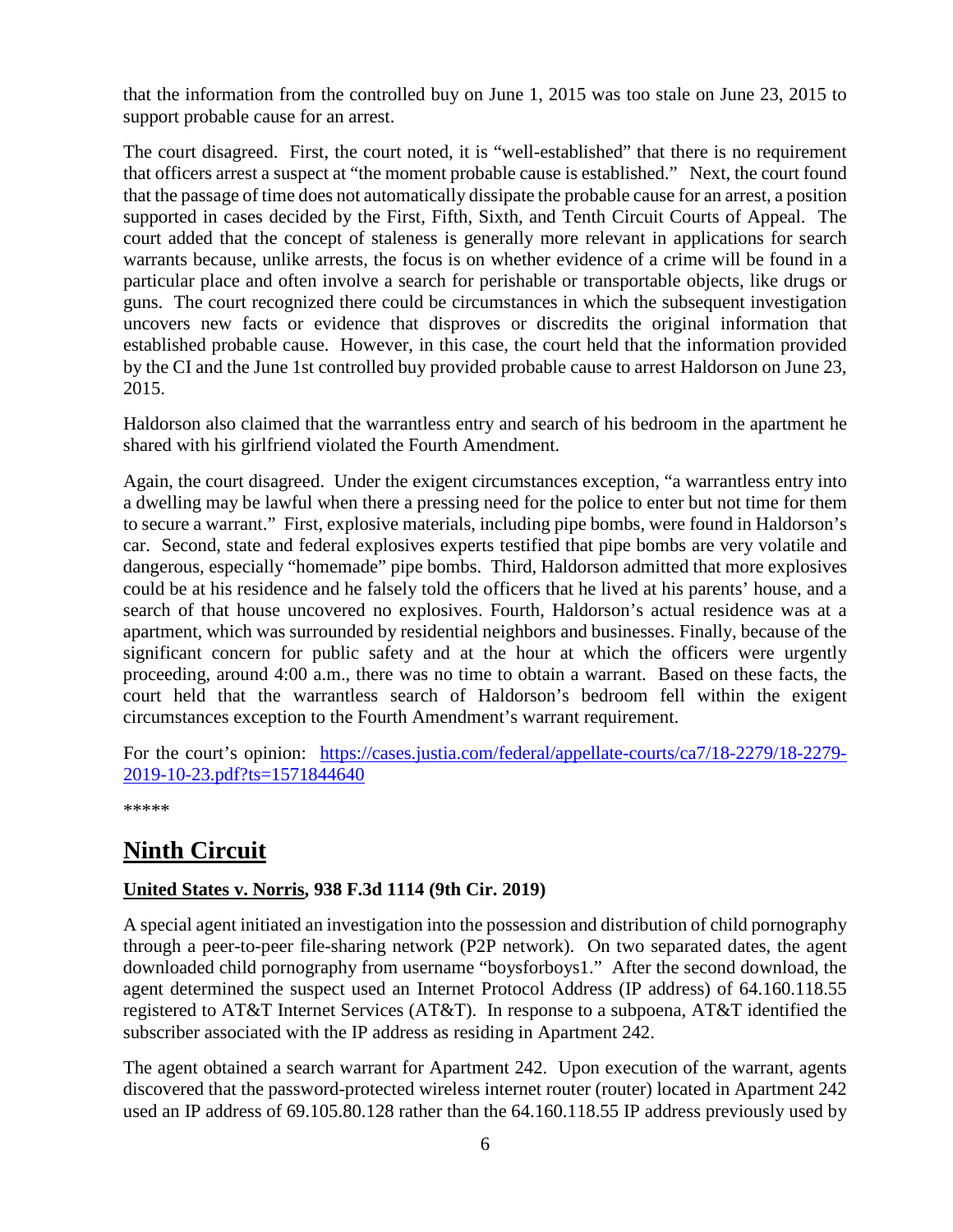"boyforboys1." The search revealed that no devices in Apartment 242 contained any evidence of child pornography or of the P2P file-sharing program used by "boyforboys1."

The agents identified all the devices that had recently connected to the router located in Apartment 242 and discovered two unknown devices identified as "bootycop" and "CK." The agents were able to identify the media access control address (MAC) address for the "CK" device. Because the apartment residents could not identify either unknown device, the agents suspected that "CK" and "bootycop" accessed the router in Apartment 242 without the owners' permission.

The agents attempted to identify the location of the "CK" device using "Moocherhunter" software. Moocherhunter is an open-source wireless tracking software program designed to identify computers trespassing on wireless computer networks. Moocherhunter enables the detection of wireless traffic without directly accessing any device. With Moocherhunter in passive mode and using a wireless antenna, agents captured signal strength readings to locate the MAC address associated with the "CK" device. Specifically, Moocherhunter was installed on a laptop computer and connected to a directional antenna. The Moocherhunter program was provided the MAC address from the "CK" device and approximately seventeen location readings were taken in the vicinity of Apartment 242. The readings were significantly higher when the antennae was aimed in the direction of Apartment 243. As a result, the agents concluded that the "CK" device was most likely located in Apartment 243. After identifying Apartment 243 as the target apartment, the agents waited for "boyforboys1" to log on to the P2P network.

A week later, "boyforboys1" logged onto the P2P network and distributed child pornography from the 69.105.80.128 IP address linked to the wireless router in Apartment 242. The agents downloaded child pornography files from "boyforboys1," and went to Apartment 242 to confirm whether "boyforboys1" utilized the "CK" or "bootycop" devices to distribute the child pornography. With the consent of a resident of Apartment 242, the agents determined that the "CK" and "bootycop" devices were currently logged into the wireless router belonging to the residents of Apartment 242.

After a short time, "CK" disconnected from the router, leaving only "bootycop" connected to the router. Again using the Moocherhunter software and a wireless antenna, the agents measured the signal strength of MAC address associated with "bootycop," taking readings from Apartment 242 and from a nearby vacant apartment, with permission from the apartment manager. The agents concluded that: (1) "CK" and "bootycop" exhibited similar signal strengths; (2) "CK" and "bootycop" were associated with each other; (3) Apartment 243 housed both devices; and (4) both had gained unauthorized access to the password-protected router in Apartment 242.

Based on the Moocherhunter data, the agents obtained a search warrant for Apartment 243. When the agents executed the search warrant, they discovered evidence of child pornography.

The government charged Alexander Norris with two child pornography-related offenses. Norris filed a motion to suppress the evidence seized from his apartment. Norris claimed that the use of the Moocherhunter software constituted a warrantless search of his apartment in violation of the Fourth Amendment.

The district court denied Norris' motion. First, the court held that no Fourth Amendment search occurred because the agents did not intrude upon Norris' property. Second, the court held that Norris lacked a subjective, reasonable expectation of privacy because he connected to a third party's router without authorization. Consequently, the court concluded that Norris assumed the risk that his signal would reveal the MAC addresses from his devices to law enforcement officers.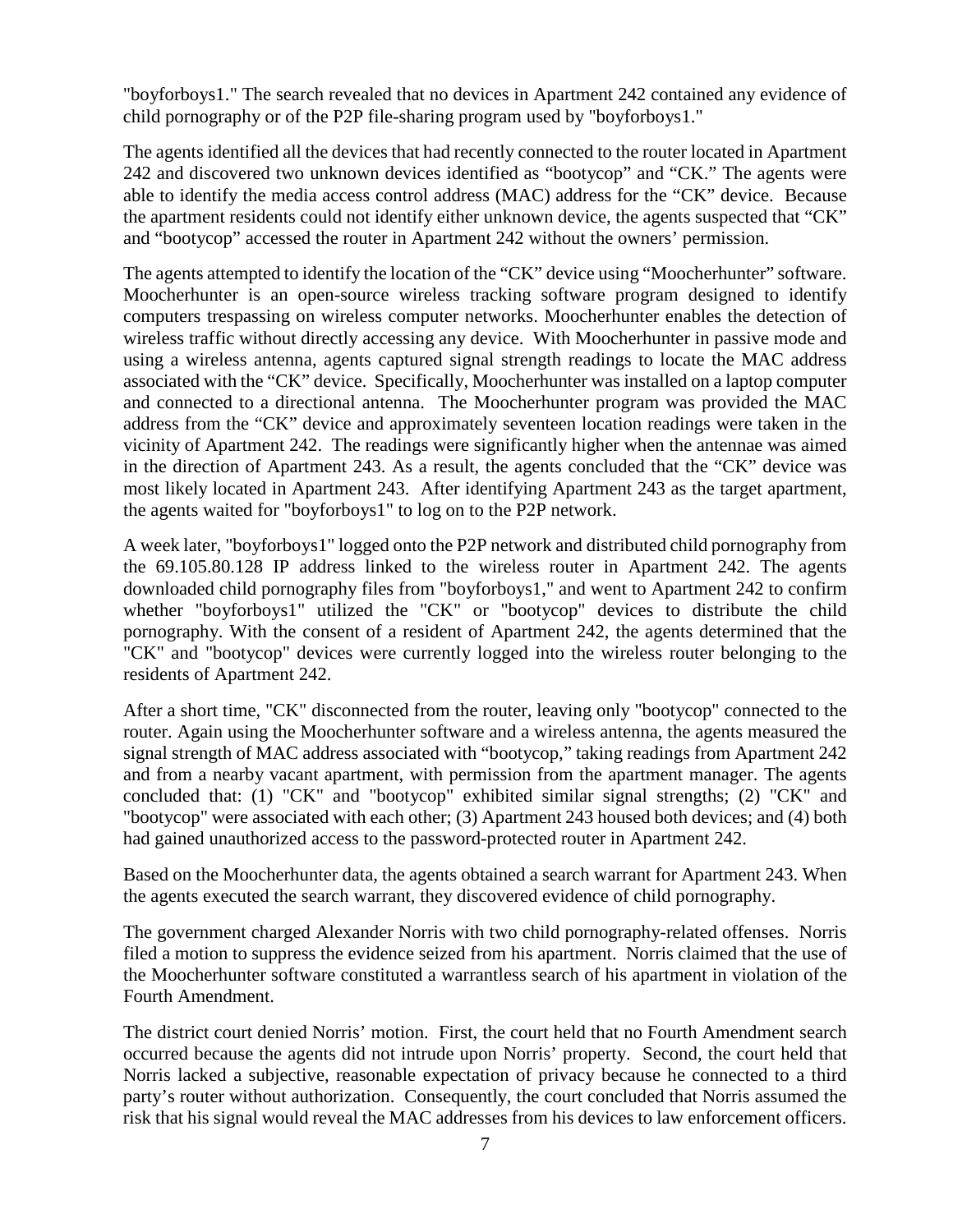The district court also ruled that society was not prepared to recognize an expectation of privacy for an individual who gains access to a third-party's password protected router. Norris appealed.

The Ninth Circuit Court of Appeals agreed with the district court and found that Norris lacked any subjective expectation of privacy in the emission of the signal strength of the MAC addresses emanating from outside his apartment. Although physically located in his apartment, Norris' wireless signal reached outside his residence to connect to the wireless router in Apartment 242. The agents captured Norris' wireless signal strength outside Norris' residence to determine the source of the signal. The court noted that the agents' actions in this case may be likened to locating the source of loud music by standing and listening in the common area of an apartment complex. Although the music is produced within the apartment, the sound carries outside the apartment. Just as no physical intrusion inside the apartment would be required to determine the source of the loud music, no physical intrusion into Norris' residence was required to determine the strength of the wireless signal emanating from the devices in his apartment.

The court added that even if Norris had a subjective expectation of privacy in the wireless signal transmitted outside his apartment, it felt that society is not prepared to recognize an expectation of privacy as reasonable when an individual gains access to the internet through the unauthorized use of a third party's password-protected router located outside his residence. Consequently, the court concluded that no Fourth Amendment search occurred in this case.

For the court's opinion: [https://cases.justia.com/federal/appellate-courts/ca9/17-10354/17-](https://cases.justia.com/federal/appellate-courts/ca9/17-10354/17-10354-2019-11-04.pdf?ts=1572890497) [10354-2019-11-04.pdf?ts=1572890497](https://cases.justia.com/federal/appellate-courts/ca9/17-10354/17-10354-2019-11-04.pdf?ts=1572890497)

\*\*\*\*\*

# <span id="page-7-0"></span>**Tenth Circuit**

#### <span id="page-7-1"></span>**Lech v. Jackson, 2019 U.S. App. LEXIS 32393 (10th Cir. CO Oct. 29, 2019)**

On June 3, 2015, officers from the City of Greenwood Village police department responded to a burglar alarm at Leo and Alfonisa Lech's home. At the time, the Lechs' son, John, lived at the home with his girlfriend and their nine-year old son. Upon arrival, officers discovered that Robert Seacat, an armed criminal suspect, who was attempting to evade capture by the Aurora Police Department, was inside.

To prevent Seacat from escaping, officers positioned their vehicles in the driveway of the Lechs' home. Seacat then shot at the officers from inside the garage, striking one of the police vehicles. For approximately five hours, negotiators attempted to convince Seacat to surrender. After these efforts to negotiate proved unsuccessful, officers employed increasingly aggressive tactics, i.e., they fired several rounds of gas munition into the home, breached the home's doors with a BearCat armored vehicle so they could send in a robot to deliver a "throw phone" to Seacat, and used explosives to create sight lines and points of entry to the home. The officers also sent in a tactical team to apprehend Seacat. However, Seacat fired at the officers while they were inside, requiring them to leave. The officers eventually used the BearCat to open multiple holes in the home and again deployed the tactical team to apprehend Seacat. During their second entry, the officers disarmed Seacat and arrested him.

As a result of this 19-hour standoff, the Lechs' home was rendered uninhabitable. While the City offered to help with temporary living expenses while the Lechs demolished and rebuilt their home, it otherwise denied liability for the incident and declined to provide further compensation.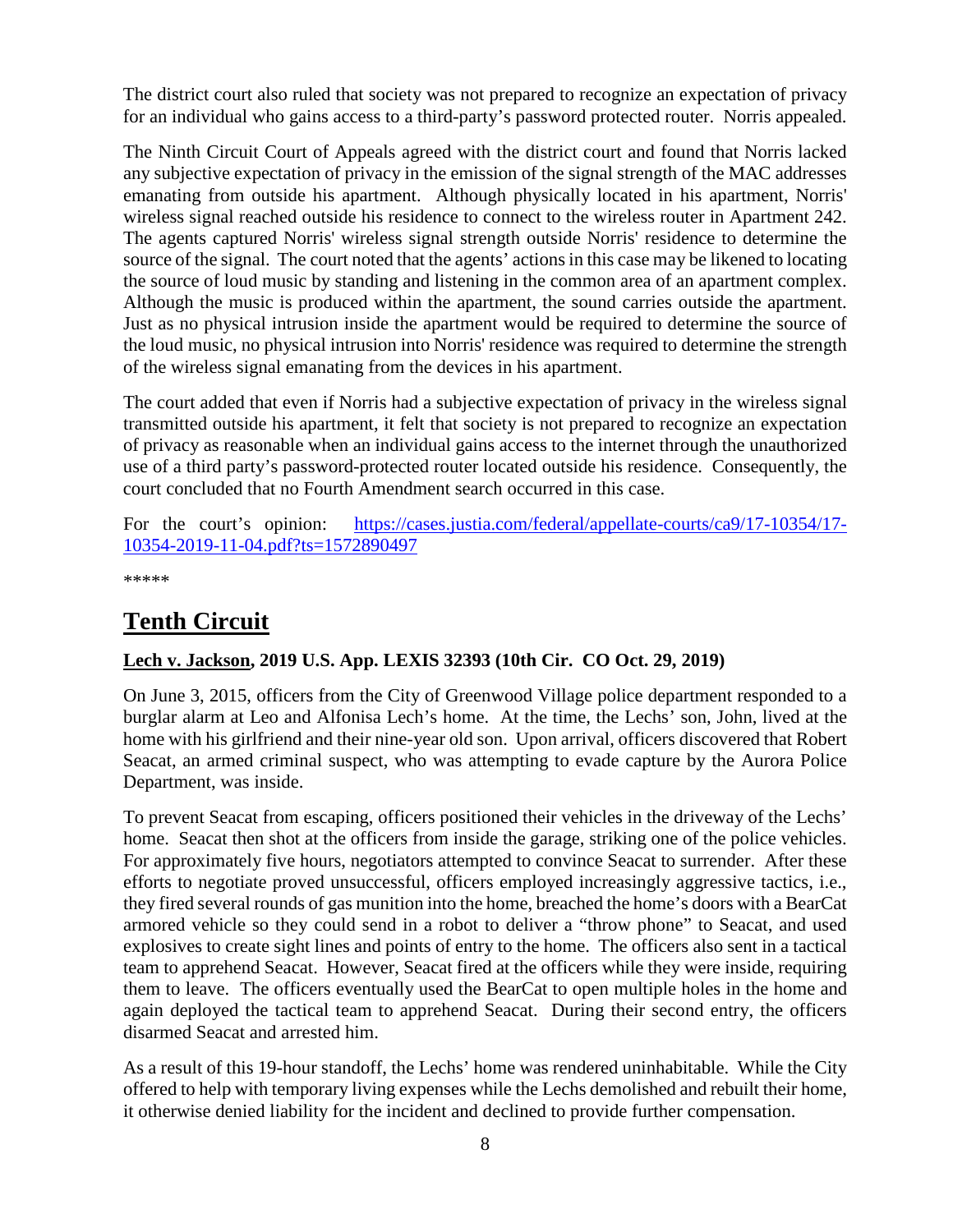The Lechs sued the City of Greenwood Village and several of its police officers claiming violations of the Takings Clause of the Fifth Amendment of the United States Constitution and Article II, Section 15 of the Colorado Constitution. In support of their claims, the Lechs argued that the defendants violated their constitutional rights by first damaging their home during their attempt to apprehend Seacat and afterward by refusing to compensate the Lechs for cost of reconstruction.

The district court dismissed the case against the defendants. First, the court held that when a state acts pursuant to its police power, rather than the power of eminent domain, under which property may not be taken for public use without compensation, its actions do not constitute a taking. Next, the court held that because the officers destroyed the Lechs' home while attempting to enforce the state's criminal laws, they acted pursuant to the state's police power. Consequently, the court held that any damage to the Lechs' home fell outside the scope of the Takings Clause.

The Lechs appealed. First, the Lechs argued that any physical appropriation of private property by the government, whether committed pursuant to the power of eminent domain or the police power, gives rise to a per se taking and therefore requires compensation under the Takings Clause.

The Tenth Circuit Court of Appeals disagreed. A state exercises is authority under it police power when it "controls the use of property by the owner for the public good," while it exercises its power of eminent domain when it "takes property for public use." The court found that three federal circuit courts of appeal and the Court of Federal Claims have distinguished between the state's police power and the power of eminent domain in cases involving the government's direct physical interference with private property and allegations of Takings Clause violations.

In addition, the court cited a case decided in 1997 in which it held that a plaintiff failed to establish a Takings Clause violation where federal agents physically damaged his property by tearing out doorjambs and removing pieces of interior trim from his home while executing a search warrant. Consequently, the court held that when the state acts pursuant to its police power, rather than the power of eminent domain, its actions do not constitute a taking for purposes of the Takings Clause.

Next, the Lechs argued that even if the defendant's destruction of their home was not a per se taking under the Takings Clause, the officer's actions that caused the destruction of their home did not fall within the scope of the state's police powers.

Again, the court disagreed. The court cited a case decided by the Court of Federal Claims in 2017, which held that entering a person's property to effect an arrest was "perhaps the most traditional function of the police power." In that case, the court concluded that the plaintiffs did not suffer "a taking of their property for public use" when the United States Marshals Service "used gunfire, smoke bombs, tear gas, a battering ram, and a robot to gain entry to the plaintiff's rental property" to apprehend a fugitive.

For the court's opinion: [https://cases.justia.com/federal/appellate-courts/ca10/18-1051/18-1051-](https://cases.justia.com/federal/appellate-courts/ca10/18-1051/18-1051-2019-10-29.pdf?ts=1572364865) [2019-10-29.pdf?ts=1572364865](https://cases.justia.com/federal/appellate-courts/ca10/18-1051/18-1051-2019-10-29.pdf?ts=1572364865)

\*\*\*\*\*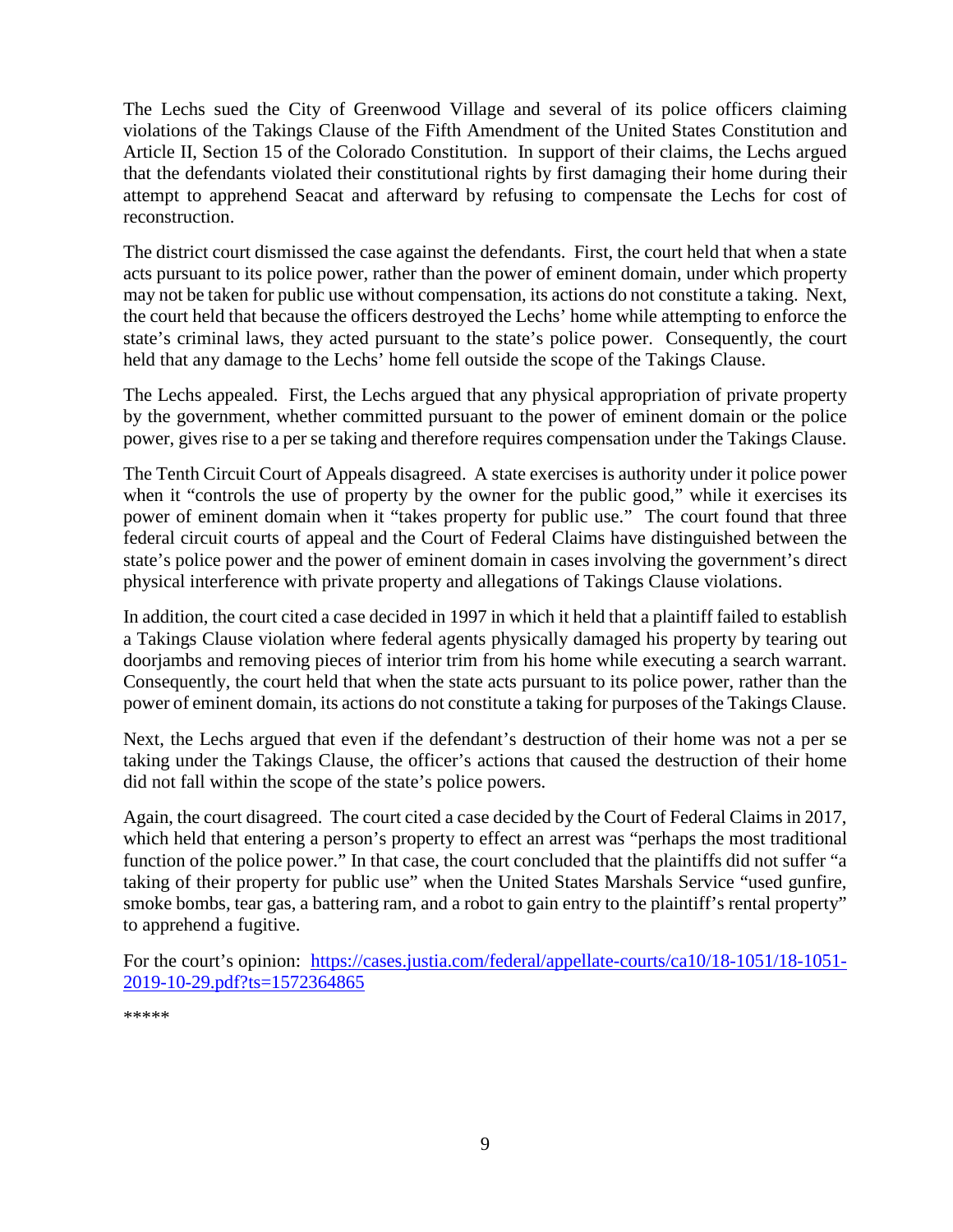# <span id="page-9-0"></span>**Eleventh Circuit**

#### <span id="page-9-1"></span>**United States v. Bishop, 940 F.3d 1242 (11th Cir. 2019)**

Deputy Floyd was in a marked patrol car when he saw a pickup truck disregard a stop sign while exiting an apartment complex. Deputy Floyd began following the truck and saw it disregard another stop sign. Deputy Floyd stopped the truck and as he approached, he saw Antonio Davis in the driver's seat and Michael Bishop in the passenger seat. Earlier that day, Deputy Floyd had stopped a woman that he subsequently arrested for possession of heroin. The woman told Deputy Floyd that she was going to Michael Bishop's house. Deputy Floyd called for a K-9 unit to come to the scene because of the woman's earlier statement to him and because he knew Davis had been involved with illegal drugs in the past.

Deputy Miller, a K-9 handler, and Deputy Dunsford arrived to assist Deputy Floyd. Deputy Dunsford had worked as a corrections officer at the county jail and recognized Davis and Bishop as former inmates.

Deputy Dunsford approached the driver's side of the truck and asked Davis to exit the vehicle. Davis complied without issue. As Deputy Dunsford was performing a Terry frisk of Davis, Bishop, still seated in the truck, told him that he had no right ask Davis to get out of the truck. At this point, Bishop was agitated, fidgeting around in his seat, and acting defensively. When Deputy Dunsford asked Bishop to exit the truck, Bishop adamantly refused and stated that Deputy Dunsford had no right to ask him to get out of the truck. After multiple requests to exit the truck, Bishop complied. Based on Bishop's general behavior and reluctance to exit the truck, Deputy Dunsford was concerned that Bishop might be hiding a firearm or a weapon on his person, so he decided to conduct a Terry frisk. While conducting a pat-down of Bishop's outer clothing, Deputy Dunsford felt a firearm magazine in Bishop's left pocket, which he removed. Deputy Dunsford then found a handgun in Bishop's left pant leg, which he also removed. Afterward, it was determined that the firearm was a stolen semi-automatic handgun with a high-capacity magazine.

The government charged Bishop with being a felon in possession of a firearm. Bishop filed a motion to suppress the firearm. While conceding the traffic stop was lawful, Bishop argued that the Terry frisk was unlawful because Deputy Dunsford lacked reasonable suspicion to believe that he was armed and dangerous.

The court disagreed. To determine whether a suspicion is reasonable, the court must evaluate the totality of the circumstances surrounding the stop, including the collective knowledge of all officers involved in the stop. In addition, the court noted that reasonable suspicion may exist "even if each fact alone is susceptible of innocent explanation." In their collective knowledge, the deputies knew that (1) Bishop had been an inmate at the county jail; (2) a woman who was arrested with heroin on her person earlier that day told Deputy Floyd that she was heading to Bishop's house; (3) Bishop was argumentative and noncompliant, adamantly refusing to comply with lawful orders to exit the truck; and (4) Bishop was agitated, fidgeting, moving around in his seat, and very defensive. Based on the totality of the circumstances, the court held that it was reasonable for Deputy Dunsford to believe that his safety or the safety of the other deputies was in danger; therefore, he was justified in conducting a Terry frisk of Bishop.

For the court's opinion: [https://cases.justia.com/federal/appellate-courts/ca11/17-15473/17-](https://cases.justia.com/federal/appellate-courts/ca11/17-15473/17-15473-2019-10-11.pdf?ts=1570804228) [15473-2019-10-11.pdf?ts=1570804228](https://cases.justia.com/federal/appellate-courts/ca11/17-15473/17-15473-2019-10-11.pdf?ts=1570804228)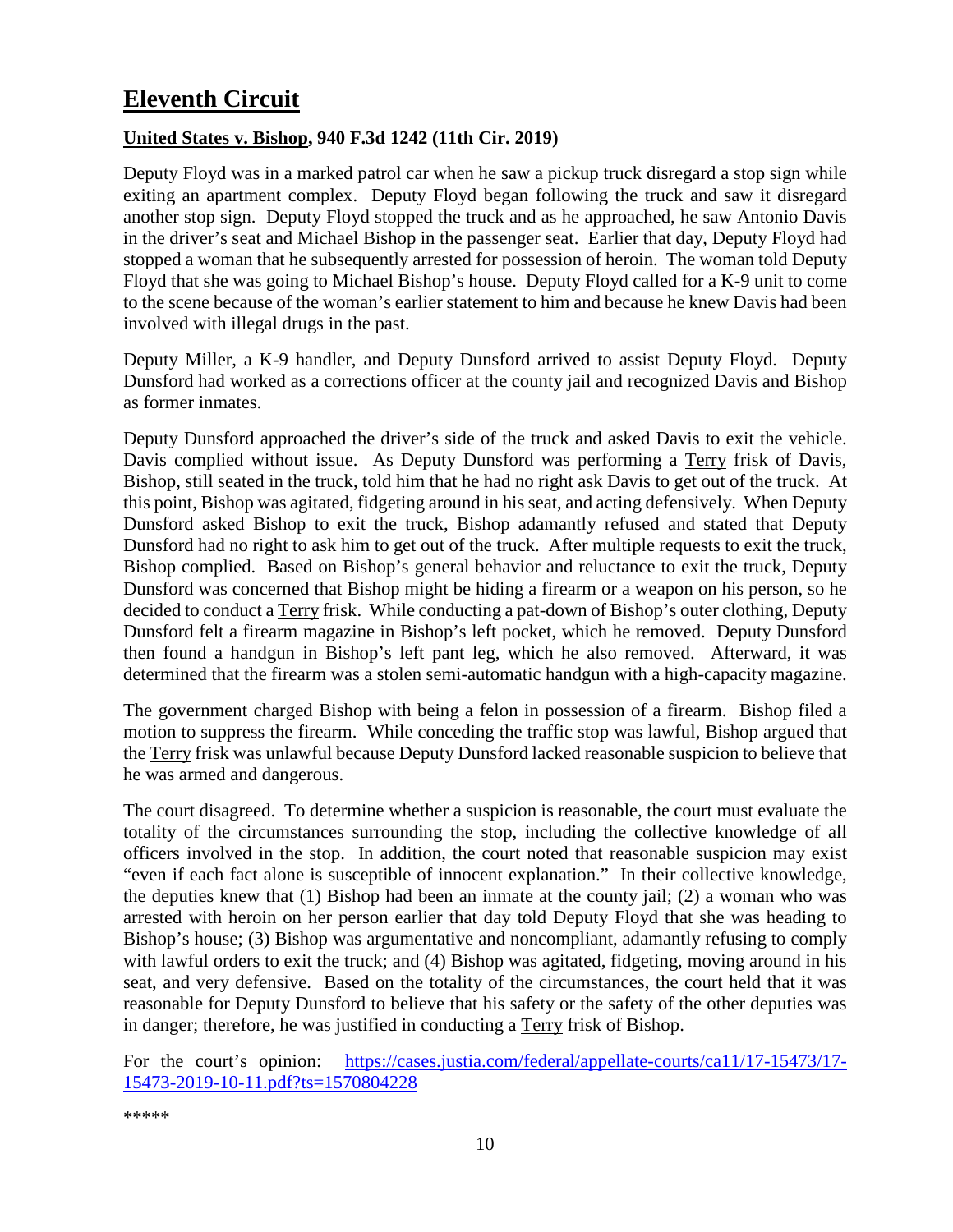#### <span id="page-10-0"></span>**United States v. Ochoa, 28 Fla. L. Weekly Fed. C 508 (11th Cir. 2019)**

Police officers obtained a warrant to arrest Daniel Ochoa for the robbery of an armored Brinks truck in which Ochoa shot one of the truck's crewmembers and stole a bag containing \$30,000. A SWAT team was dispatched to arrest Ochoa at his residence. Upon arrival, the SWAT team leader, FBI Special Agent Geoffrey Swinerton, ordered everyone out of the residence. Five people, including Ochoa, exited the residence. Ochoa was arrested; however, before allowing the SWAT team to conduct a protective sweep, Agent Swinerton asked Ochoa if there were any dangerous items inside the residence. Ochoa told Agent Swinerton that there was a handgun in a drawer in one of the bedrooms. Agent Swinerton then gave the SWAT team permission to conduct a protective sweep of the residence; however, the SWAT team did not search for, or retrieve, the handgun.

Following his arrest, Ochoa was transported to the FBI field office where Task Force Officer Starkey interviewed him. Officer Starkey provided Ochoa with an "Advice of Rights" form, which included Ochoa's Miranda rights. Officer Starkey reviewed each statement on the form with Ochoa, and Ochoa answered "Yes" when asked whether he understood each right.

The final portion of the form was entitled "WAIVER OF RIGHTS" and stated: "I have read this statement of my rights and I understand what my rights are. At this time, I am willing to answer questions without a lawyer present." After Officer Starkey read this provision, Ochoa stated that he did not "really agree with that one." Ochoa expressed concern that if he said "yes" that it meant he was "willing to cooperate." At this point, Officer Starkey attempted to further explain the Waiver of Rights provision by telling Ochoa that he had the right to have an attorney present and if that Ochoa requested an attorney, he would not ask him any questions. Ochoa told Officer Starkey that he understood, signed the Advice of Rights form, and agreed to speak to Officer Starkey without an attorney present. While Ochoa did not confess to the robbery, he told Officer Starkey that there was a gun in a drawer in one of the bedrooms.

While Officer Starkey interviewed Ochoa, other agents remained at Ochoa's residence to secure the area until a search warrant could be obtained. The search warrant application referenced Ochoa's pre-Miranda statement to Agent Swinerton and Ochoa's post-Miranda statement to Officer Starkey concerning the presence of a gun in the residence. After obtaining the warrant, agents searched Ochoa's residence and found evidence that linked Ochoa to the robbery, including a handgun.

First, Ochoa filed a motion to suppress his pre-Miranda statements to Agent Swinerton. Ochoa argued that his statements about the gun in the residence were the result of questioning that occurred after his arrest but before he was informed of his Miranda rights.

The Eleventh Circuit Court of Appeals held that Ochoa's statements to Agent Swinerton fell within the public safety exception to the Miranda requirement. Law enforcement officers must inform suspects of their Miranda rights before conducting custodial interrogations to protect the suspects' Fifth Amendment right against self-incrimination. However, in [New York v. Quarles,](https://supreme.justia.com/cases/federal/us/467/649/) the Supreme Court established the public safety exception to the Miranda requirement. The public safety exception allows law enforcement officers to question a suspect without first informing him of his Miranda rights when they reasonably believe doing so is necessary to protect either themselves or the public.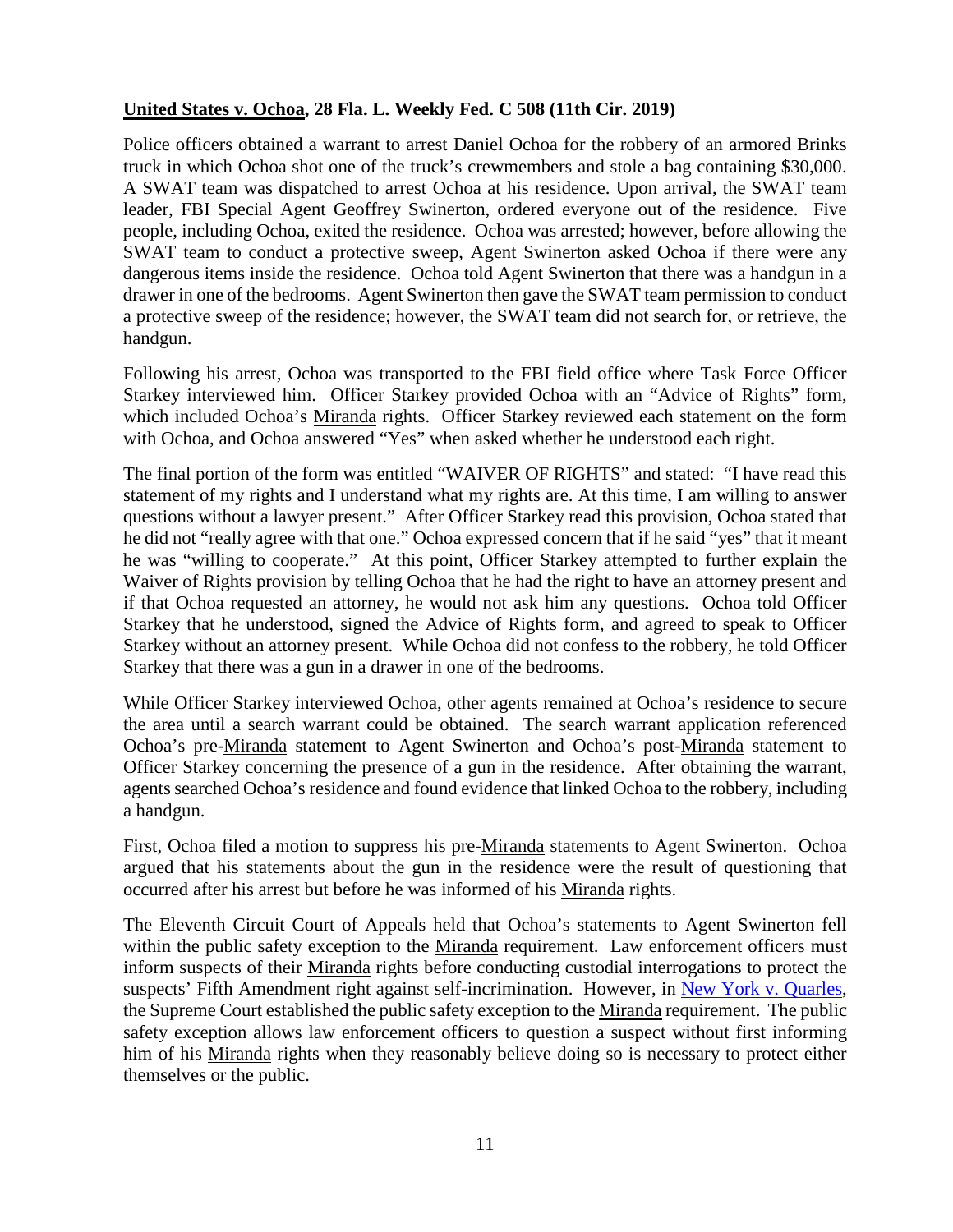Here, it was undisputed that Ochoa was "in custody" for Miranda purposes when Agent Swinerton questioned Ochoa about the presence of weapons in the residence and that Ochoa had not been informed of his Miranda rights. Nonetheless, the court concluded that Agent Swinerton asked questions he reasonably believed were necessary to secure the residence following Ochoa's arrest. Agent Swinerton knew he was dealing with a potentially violent suspect who might be in possession of a firearm and it was reasonable for him to ask Ochoa about the presence of firearms before he sent the SWAT team into the residence.

Next, Ochoa filed a motion to suppress the statements he made to Officer Starkey during his post-Miranda interview. Ochoa argued that he made statements to Officer Starkey that clearly indicated that he did not wish to speak to Officer Starkey without a lawyer present, but Officer Starkey questioned him anyway.

The court recognized: "[w]hen a person undergoing a custodial interrogation states that he wishes to remain silent, the questioning must end and if he expresses a desire to consult with an attorney, the questioning must cease until one is provided for him." However, a suspect's invocation of his rights must be unequivocal. Specifically, a suspect must articulate his desire to have an attorney present with sufficient clarity that a "reasonable police officer" would understand the statement to be a request for an attorney or to cease further questioning. If a suspect does not do so, officers do not have an obligation to stop questioning.

In this case, the court held that Ochoa did not validly invoke his right to counsel or his right to remain silent. While Ochoa's statement that he did not "really agree" with the Waiver of Rights provision could have been interpreted as a request for an attorney it was also an expression of confusion as to what he was agreeing to by signing the form, which is how Officer Starkey understood it. Under these circumstances, the court held that is was appropriate for Officer Starkey to ask follow-up questions to clarify what Ochoa meant by his ambiguous statement. Afterward, Ochoa told Officer Starkey that he would "speak without an attorney." Because Ochoa did not unequivocally and unambiguously invoke either this right to counsel or his right to remain silent, the court held that Officer Starkey was not obligated to stop questioning him.

For the court's opinion: [https://cases.justia.com/federal/appellate-courts/ca11/16-17609/16-](https://cases.justia.com/federal/appellate-courts/ca11/16-17609/16-17609-2019-10-25.pdf?ts=1572039039) [17609-2019-10-25.pdf?ts=1572039039](https://cases.justia.com/federal/appellate-courts/ca11/16-17609/16-17609-2019-10-25.pdf?ts=1572039039)

\*\*\*\*\*

#### <span id="page-11-0"></span>**United States v. Ross, 28 Fla. L. Weekly Fed. C 522 (11th Cir. 2019)**

Police officers with a joint state-federal task force went to a Pensacola motel to arrest Wali Ross, a known fugitive with a history of violence and drug crimes, on three outstanding felony warrants. Although the officers had received information that Ross was staying at the motel, he was not a registered guest. While conducting surveillance, an officer saw Ross leave Room 113, walk to a truck in the parking lot and then return to his room. A few minutes later, Ross exited his room and approached the truck again. However, Ross saw the officers and fled. The officers pursued Ross but he eluded them. Realizing that none of the officers had remained at the motel, the officers thought that Ross might have gone back to Room 113.

When the officers returned to the motel ten minutes later, they saw Ross' truck in the parking lot and the door to Room 113 closed. An officer retrieved a room key and a copy of the room's registration from the manager, which showed that the room was rented for one night to a woman named Donicia Wilson.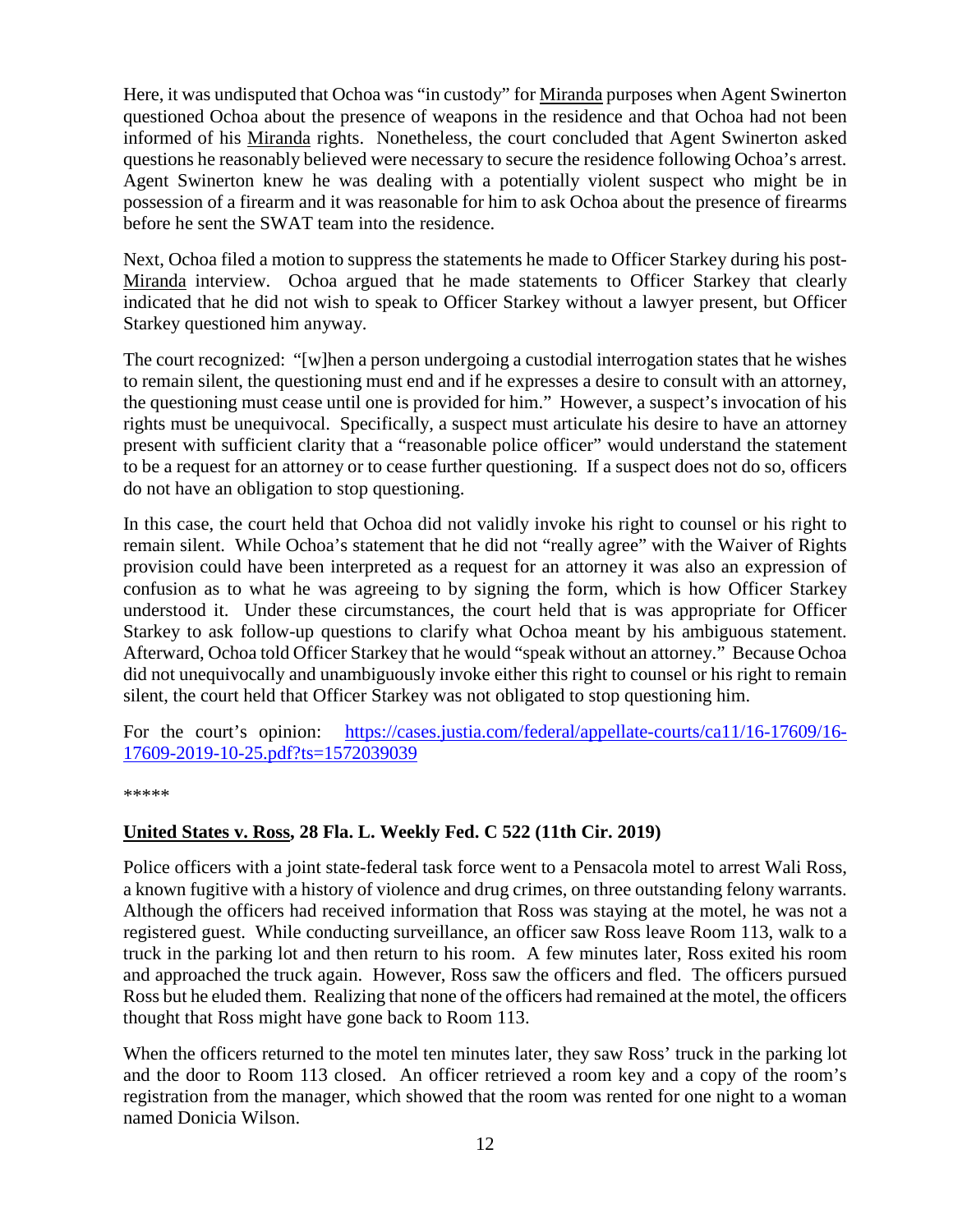Using the key, the officers entered Room 113 to locate and arrest Ross. Once inside, the officers conducted a protective sweep but Ross was not in the room. However, while exiting the room, one of the officers saw in plain view a grocery bag in which the outline of a firearm was clearly visible. The officer seized the gun and left.

After securing the firearm at approximately 10:45 a.m., the officers asked the motel manager for consent to search Room 113. The manager refused to allow the officers entry into Room 113 until 11:00 a.m., the motel's standard checkout time. At 11:00 a.m., the manager gave the officers permission to search Room 113 where the officers found a quantity of heroin, a digital scale, and a cell phone.

The government charged Ross with being a felon in possession of a firearm and possession of heroin with intent to distribute. Ross filed a motion to suppress the evidence found during both entries into his motel room.

Ross argued that the officers' initial entry and protective sweep, in which the firearm was seized, violated the Fourth Amendment because it was not reasonable for the officers to believe that he was inside Room 113.

First, the court rejected the government's argument that Ross abandoned any reasonable expectation of privacy in his room when he fled, which would have precluded Ross from challenging the officers' initial entry and sweep of his room. When Ross fled, he locked the room and kept the key with him. In addition, only 10 minutes elapsed from the time Ross fled and the officers entered Room 113. The court concluded this was not enough time for Ross to have abandoned his privacy interest in the room.

Next, the court held that the officers' initial entry and protective sweep of Ross's room did not violate the Fourth Amendment. An arrest warrant, based on probable cause, implicitly carries with it the limited authority to enter a dwelling in which the suspect lives when there is reason to believe the suspect is inside. A person's hotel room is considered a "dwelling" in this context. To enter a hotel room to execute an arrest warrant, a law enforcement officer must have a reasonable belief that: (1) the room is in fact the suspect's and; (2) the suspect is inside. Once inside the room, officers may perform a protective sweep of the premises and they are allowed to seize any contraband in plain view.

In this case, the court found that the officers knew that Ross was staying in Room 113, as they had watched him exit the room, approach a truck in the parking lot, return to the room, and then reemerge. The court also found that it was reasonable for the officers to believe that Ross had returned to Room 113 after their failed pursuit, given that the pursuit lasted no more than 10 minutes and when officers returned to the motel they saw Ross' truck in the parking lot. Because the officers reasonably believed that Ross was in Room 113, the court held the officers had authority: (1) to enter the room to execute the arrest warrants; (2) to conduct a limited protective sweep of the room to ensure that no one inside posed a danger to them, and (3) to seize the gun, which they found in plain view.

Ross further argued that the officers' second entry and search of his room violated the Fourth Amendment, regardless of the manager's consent, because it would not have occurred without the officers' first unlawful entry.